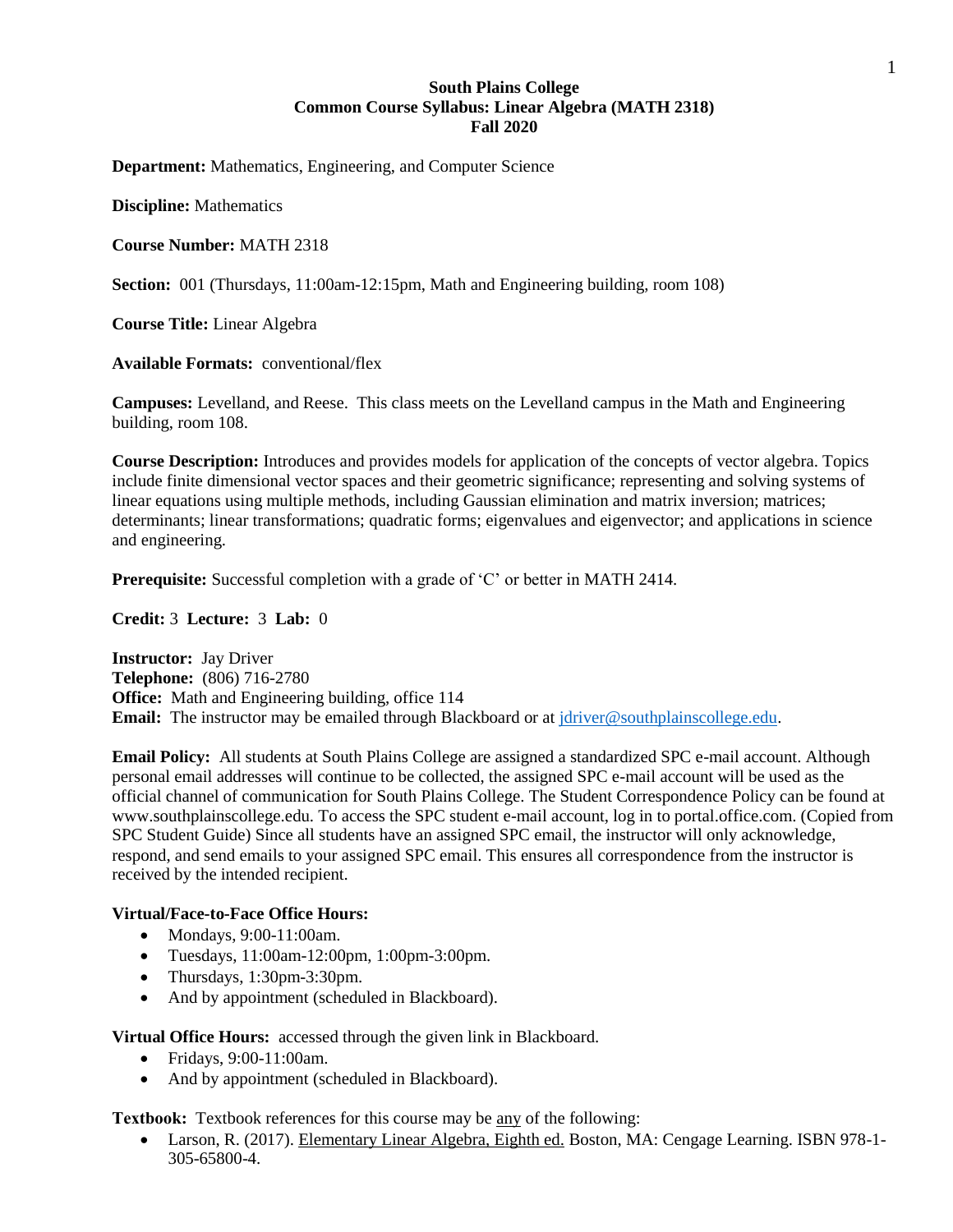- Larson, R. (2013). Elementary Linear Algebra, Seventh ed. Boston, MA: Brooks/Cole. ISBN 978-1-133-11087-3.
- Larson, R. & Falvo, D. C. (2009). Elementary Linear Algebra, Sixth ed. Boston, MA: Houghton Mifflin Company. ISBN 0-618-78376-8.
- Larson, R., Edwards, B. H. & Falvo, D. C. (2004). Elementary Linear Algebra, Fifth ed. Boston, MA: Houghton Mifflin Company. ISBN 0-618-33567-6.

**Supplies:** You will need a calculator capable of matrix algebra (a TI-graphing calculator such as the TI-84 works well) and a minimal supply of graph paper. A TI-89 calculator is acceptable. Calculators on cell phones or other electronic devices are strongly discouraged and will not be allowed during testing without permission. Make certain you have access to a scanner or scanning app such as CamScanner, Scannable, OneDrive, etc. in order to scan your assignments/quizzes and submit them through Blackboard.

**Blackboard:** Blackboard is the online course management system that will be utilized for this course. This course is supplemented online, so all access to course information and your instructor is through the Internet. This course syllabus, as well as all course materials can be accessed through Blackboard. Login at [https://southplainscollege.blackboard.com/.](https://southplainscollege.blackboard.com/) The user name and password should be the same as the MySPC and SPC email.

User name: first initial, last name, and last 4 digits of the Student ID Password: Original CampusConnect Pin No. (found on SPC acceptance letter)

Questions regarding Blackboard support may be emailed to [blackboard@southplainscollege.edu](mailto:blackboard@southplainscollege.edu) or by telephone to 806-716-2180.

# **This course partially satisfies a Core Curriculum Requirement**: None

# **Core Curriculum Objectives addressed:**

- **Communications skills**—to include effective written, oral and visual communication
- **Critical thinking skills**—to include creative thinking, innovation, inquiry, and analysis, evaluation and synthesis of information
- **Empirical and quantitative competency skills**—to manipulate and analyze numerical data or observable facts resulting in informed conclusions

**Student Learning Outcomes:** Upon completion of this course and receiving a passing grade, the student will be able to:

- 1. Be able to solve systems of linear equations using multiple methods, including Gaussian elimination and matrix inversion.
- 2. Be able to carry out matrix operations, including inverses and determinants.
- 3. Demonstrate understanding of the concepts of vector space and subspace.
- 4. Demonstrate understanding of linear independence, span, and basis.
- 5. Be able to determine eigenvalues and eigenvectors and solve problems involving eigenvalues.
- 6. Apply principles of matrix algebra to linear transformations.
- 7. Demonstrate application of inner products and associated norms.

**Student Learning Outcomes Assessment:** Pre- and post-test questions will be used to determine the extent of improvement that the students have gained during the semester.

**Course Evaluation:** There will be departmental final exam questions given by all instructors. Assignments will count for 20% of the final grade, while exams count for 80% of the final grade. Expect 19 assignments and 4 scheduled exams throughout the course. Your final average in the course will determine the letter grade posted on your transcript. This grade is determined by the following scale: A (90-100%), B (80-89%), C (70-79%), D (60- 69%), F (0-59%).

**Grading Policy:** Assignments/Quizzes (19 assignments, 10 quizzes, Matlab assignments) = 20%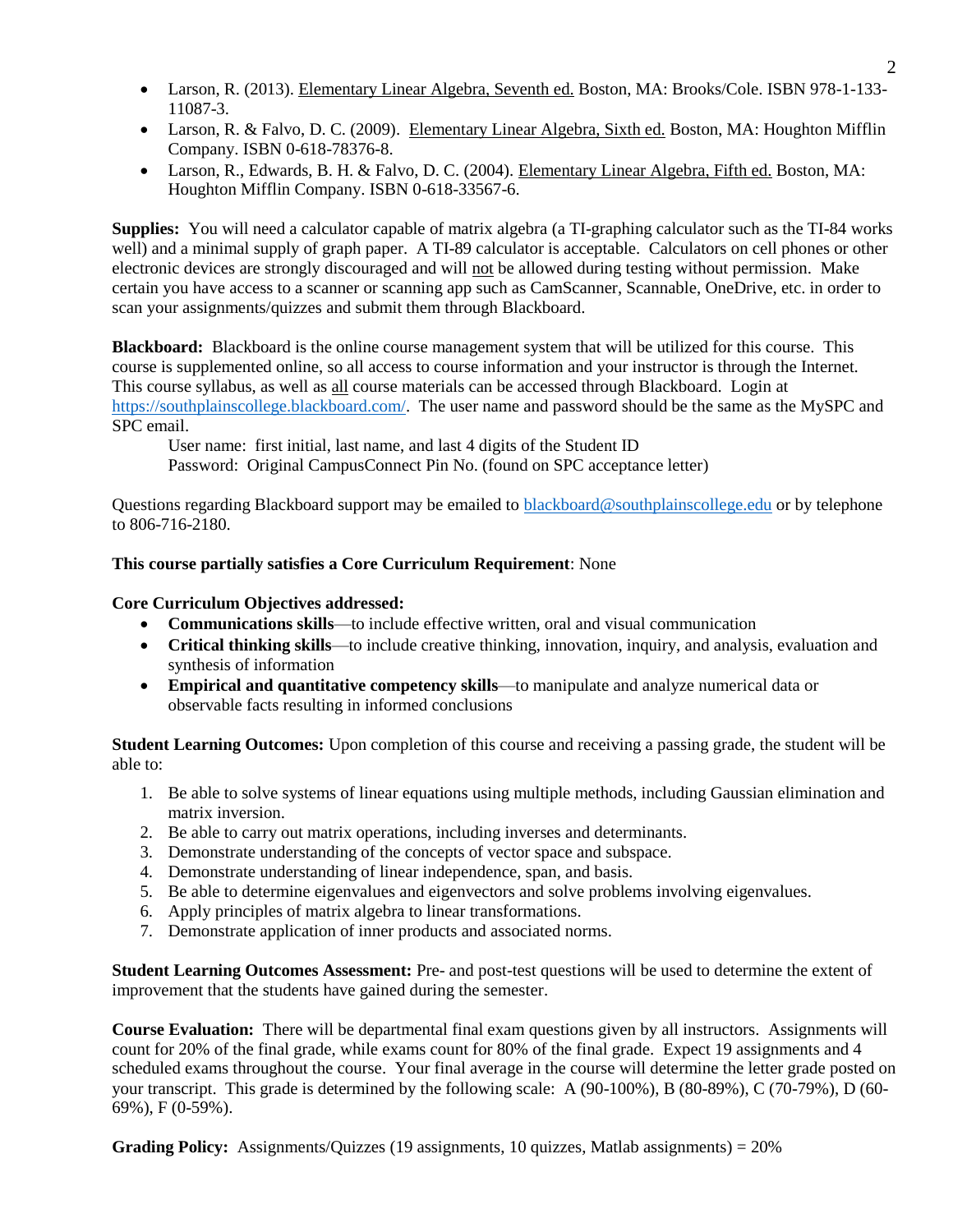Exam 1 (covering Assignments  $1-4$ ) = 15% Exam 2 (covering Assignments  $5-8$ ) =  $20\%$ Exam 3 (covering Assignments  $9-14$ ) = 20% Exam 4 (covering Assignments  $15-19$ ) = 25%.

### **To maximize your potential for successfully completing this course:**

- login to Blackboard daily
- watch the lecture videos and take notes on them
- thoroughly complete and submit the assignments on time
- practice the exercises repeatedly until you have full mastery of them;

**Attendance/Student Engagement Policy:** Attendance and effort are the most important activities for success in this course. The instructor maintains records of the student's engagement throughout the semester. The student will be allowed to miss twenty percent (20%) of class assignments for the semester, *for any reason*. Should this number be exceeded, the instructor has the right to drop the student with a grade of F or an X, depending on the instructor's discretion.

Before arriving for the class meeting, make certain you have:

- 1. worked through the notes and videos for that week's lessons;
- 2. completed a majority of the assigned exercises.

Upon arriving at the class meeting, we will:

- 1. answer questions over exercises;
- 2. work through lab exercises;
- 3. submit assignments and quizzes.

Major exams will be at specified Thursday face-to-face meetings in the Math and Engineering building, room 108 from 11:00am-12:15pm.

**Assignments and Exams List:** The following is a sequential list of the assignments and exams.

- 1. Linear Systems
- 2. Gauss-Jordan Elimination
- 3. Applications of Linear Systems
- 4. Summations

Exam 1 (15%)

- 5. Matrix Operations
- 6. Special Matrices
- 7. Determinants
- 8. Applications of Determinants

Exam 2 (20%)

- 9. Vector Spaces
- 10. Linear Independence
- 11. Basis & Dimension
- 12. Rank
- 13. Change of Basis
- 14. Vectors

Exam 3 (20%)

- 15. Linear Transformations
- 16. Transition Matrices & Similarity
- 17. Eigenvalues and eigenvectors
- 18. Diagonalization
- 19. Applications of Eigenvalues

Exam 4 (25%)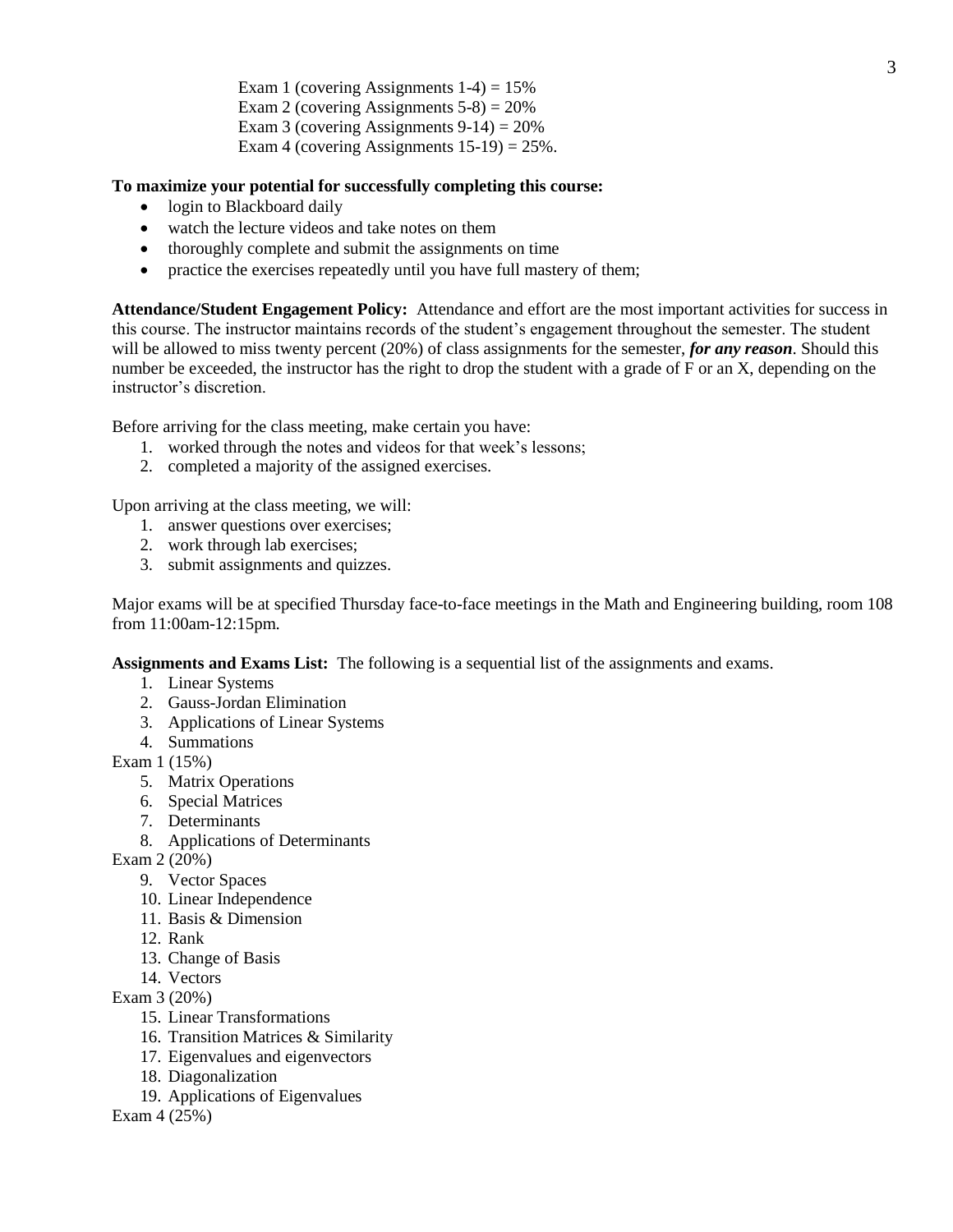**Assignment Format and Policy:** Assignments are given after each lesson and are collected according to the calendar below. For each question on each assignment:

- Write the question number.
- In solving the problem, show all necessary work.
- Clearly mark your answer.
- Check your answers in the textbook and occasionally through Blackboard to make certain you are practicing the exercises correctly.
- Write your name at the top of each page of your work.
- Submit the assignment in Blackboard as a single pdf file. (Pdf files can be generated easily using a scanner or many freely available phone apps, like CamScanner, Scannable, or OneDrive.)

Late assignments will be accepted with a 10% deduction. No late quizzes will be accepted. Make certain to complete and submit assignments on time (or early). Early submissions are welcomed! Again, expect a quiz to be administered with each assignment collection.

**Exam Format and Policy:** There are four (4) units of study in this course. At the conclusion of each unit is a face-to-face examination on specified Thursdays, 11:00am – 12:15pm. If there becomes a quarantine issue or movement of this class to an online setting, then adequate internet supplies will be needed, such as a webcam, microphone, and access to online collaborative tools like Blackboard Collaborate or Zoom.

| Date                   | Topics (assignment is included with each lesson) | Due Date                     |
|------------------------|--------------------------------------------------|------------------------------|
| Wk1: Aug 24-28         | Course Introduction                              | Thur, Aug 27:                |
|                        | Lsn1: Linear Systems                             | $Qz1$ due by $12:15$ pm.     |
|                        | Lsn2: Gauss-Jordan Elimination                   | Lsns $1&2$ due by 8:00pm.    |
| Wk2: Aug 31- Sep 4     | Lsn3: Applications of Linear Systems             | Thur, Sep 3:                 |
|                        | Lsn4: Summations                                 | Qz2 due by 12:15pm.          |
|                        |                                                  | Lsns $3&4$ due by 8:00pm.    |
| Wk3: Sep 8-11          | Matlab Assignment #1                             | Thur, Sep 10:                |
| (Mon, Sep 7 is Labor   |                                                  | Qz3 due by 12:15pm.          |
| Day holiday.)          |                                                  | Matlab Assignment #1 due     |
|                        |                                                  | by 8:00pm.                   |
| Wk4: Sep 14-18         | Exam 1 (Thur, Sep 17)                            | Thur, Sep 17, 12:15pm.       |
|                        | The exam will begin at 11:00am and be due by     |                              |
|                        | 12:15pm.                                         |                              |
| Wk5: Sep 21-25         | Lsn5: Matrix Operations                          | Thur, Sep 24:                |
|                        | <b>Lsn6: Special Matrices</b>                    | Qz4 due by $12:15$ pm.       |
|                        |                                                  | Lsns $5&6$ due by $8:00$ pm. |
| Wk6: Sep 28- Oct 2     | Lsn7: Determinants                               | Thur, Oct 1:                 |
|                        | Lsn8: Applications of Determinants               | Qz5 due by $12:15$ pm.       |
|                        |                                                  | Lsns $7&8$ due by 8:00pm.    |
| Wk7: Oct 5-9           | Exam 2 (Thur, Oct 14)                            | Thur, Oct 8, 12:15pm.        |
|                        | The exam will begin at 11:00am and be due by     |                              |
|                        | 12:15pm.                                         |                              |
| Wk8: Oct 12-15 (Fri,   | Lsn9: Vector Spaces                              | Thur, Oct 15:                |
| Oct 16 is Fall Break.) |                                                  | Qz6 due by 12:15pm.          |
|                        |                                                  | Lsn9 due by 8:00pm.          |
| Wk9: Oct 19-23         | Lsn10: Linear Independence                       | Thur, Oct 22:                |
|                        | Lsn11: Basis & Dimension                         | Qz7 due by 12:15pm.          |
|                        |                                                  | Lsns 10&11 due by 8:00pm.    |
| Wk10: Oct 26-30        | Lsn12: Rank                                      | Thur, Oct 29:                |
|                        | Lsn13: Change of Basis                           | Qz8 due by 12:15pm.          |
|                        |                                                  | Lsns 12&13 due by 8:00pm.    |
| Wk11: Nov 2-6          | Lsn14: Vectors                                   | Thur, Nov 5:                 |

**Tentative Course Calendar:** Below is a calendar view of assignment and exam due dates and times.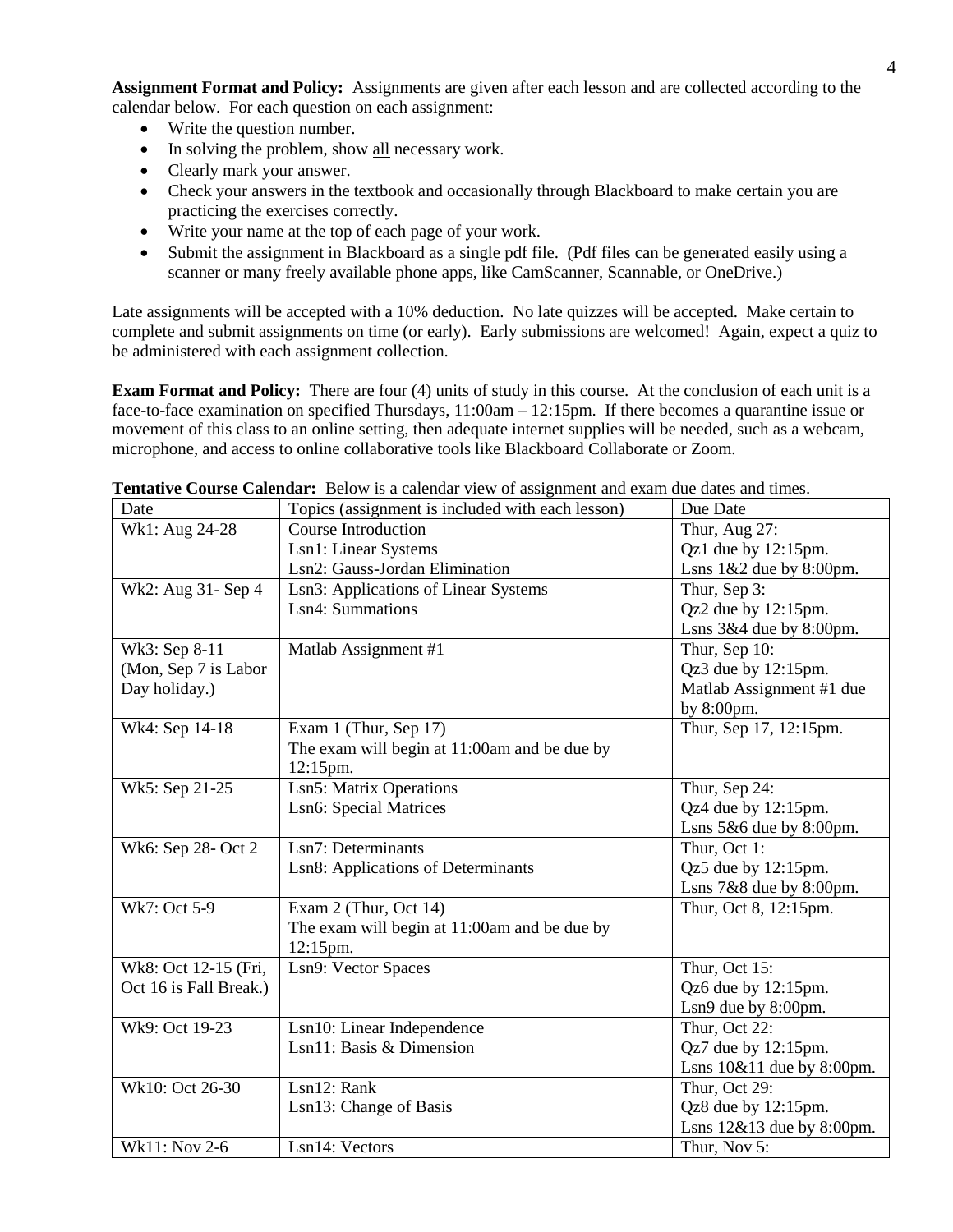|                     |                                                     | $Qz9$ due by 12:15pm.        |
|---------------------|-----------------------------------------------------|------------------------------|
|                     |                                                     | $Lsn14$ due by 8:00pm.       |
| Wk12: Nov 9-13      | Exam $3$ (Thur, Nov 12)                             | Thur, Nov 12, 12:15pm.       |
|                     | The exam will begin at 11:00am and be due by        |                              |
|                     | 12:15pm.                                            |                              |
| Wk13: Nov 16-20     | Lsn15: Linear Transformations                       | Thur, Nov 19:                |
|                     | Lsn16: Transition Matrices & Similarity             | $Qz10$ due by $12:15$ pm.    |
|                     |                                                     | Lsns $15\&16$ due by 8:00pm. |
| Wk14: Nov 23-24     | Lsn17: Eigenvalues and Eigenvectors                 | Tue, Nov 24:                 |
| (Wed-Fri is         | Lsn18: Diagonalization                              | Lsns $17&818$ due by 8:00pm. |
| Thanksgiving        |                                                     |                              |
| holiday.)           |                                                     |                              |
| Wk15: Nov 30-Dec 4  | Lsn19: Applications of Eigenvalues                  | Thur, Dec 3:                 |
|                     | Matlab Assignment #2                                | Lsn19 and Matlab             |
|                     |                                                     | Assignment #2 due by         |
|                     |                                                     | 8:00pm.                      |
| Wk16: Dec 7-10      | Exam 4 (Tuesday, Dec 8)                             | Tue, Dec 8, 12:15pm.         |
| (Semester ends Fri, | This exam is the cumulative final exam that will be |                              |
| Dec $11.$ )         | from 10:15am-12:15pm in room 108.                   |                              |

**Academic Integrity (Plagiarism and Cheating Policy):** "Complete honesty is required of the student in the presentation of any and all phases of course work. This idea applies to quizzes of whatever length as well to final examinations, to daily reports, and to term papers" *(SPC General Catalog)*.

Plagiarism violations include, but are not limited to, the following:

- 1. Turning in a paper that has been purchased, borrowed, or downloaded from another student, an online term paper site, or a mail order term paper mill;
- 2. Cutting and pasting together information from books, articles, other papers, or online sites without providing proper documentation;
- 3. Using direct quotations (three or more words) from a source without showing them to be direct quotations and citing them; or
- 4. Missing in-text citations.

Cheating violations include, but are not limited to, the following:

- 1. Obtaining an examination by stealing or collusion;
- 2. Discovering the content of an examination before it is given;
- 3. Using an unauthorized source of information (notes, textbook, text messaging, internet, apps) during an examination, quiz, or homework assignment;
- 4. Entering an office or building to obtain an unfair advantage;
- 5. Taking an examination for another;
- 6. Altering grade records;
- 7. Copying another's work during an examination or on a homework assignment;
- 8. Rewriting another student's work in Peer Editing so that the writing is no longer the original student's;
- 9. Taking pictures of a test, test answers, or someone else's paper.

**COVID:** It is the policy of South Plains College for the Fall 2020 semester that as a condition of on-campus enrollment, all students are required to engage in safe behaviors to avoid the spread of COVID-19 in the SPC community. Such behaviors specifically include the requirement that all students properly wear CDC-compliant face coverings while in SPC buildings including in classrooms, labs, hallways, and restrooms. Failure to comply with this policy may result in dismissal from the current class session. If the student refuses to leave the classroom or lab after being dismissed, the student may be referred to the Dean of Students on the Levelland campus or the Dean/Director of external centers for Student Code of Conduct Violation.

**Student Code of Conduct Policy**: Any successful learning experience requires mutual respect on the part of the student and the instructor. Neither instructor nor student should be subject to others' behavior that is rude,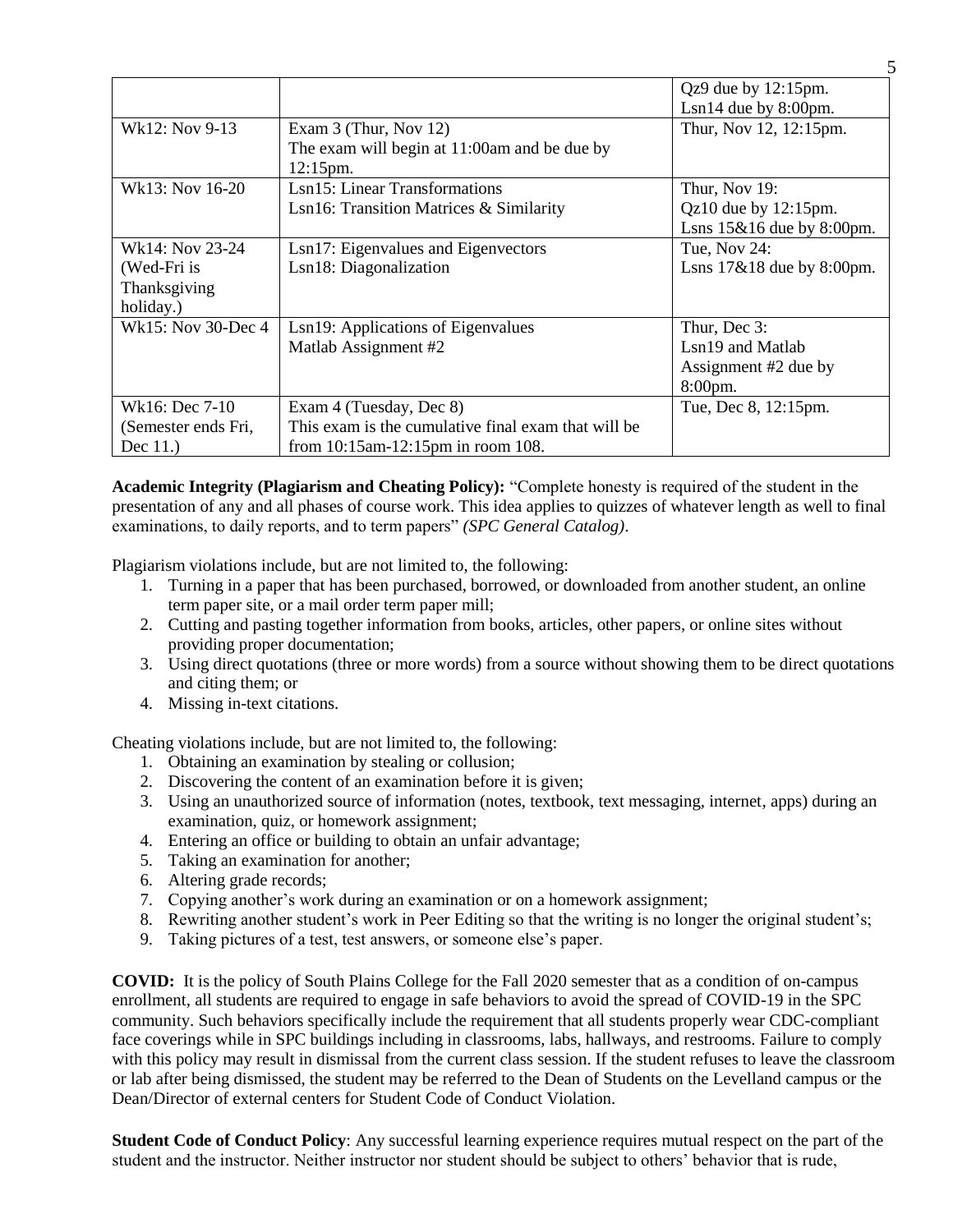disruptive, intimidating, aggressive, or demeaning**.** Student conduct that disrupts the learning process or is deemed disrespectful or threatening shall not be tolerated and may lead to disciplinary action and/or removal from class.

**Diversity Statement:** In this class, the teacher will establish and support an environment that values and nurtures individual and group differences and encourages engagement and interaction. Understanding and respecting multiple experiences and perspectives will serve to challenge and stimulate all of us to learn about others, about the larger world and about ourselves. By promoting diversity and intellectual exchange, we will not only mirror society as it is, but also model society as it should and can be.

**Disability Statement:** Students with disabilities, including but not limited to physical, psychiatric, or learning disabilities, who wish to request accommodations in this class should notify the Disability Services Office early in the semester so that the appropriate arrangements may be made. In accordance with federal law, a student requesting accommodations must provide acceptable documentation of his/her disability to the Disability Services Office. For more information, call or visit the Disability Services Office at Levelland (Student Health & Wellness Office) 806-716-2577, Reese Center (Building 8) 806-716-4675, or Plainview Center (Main Office) 806-716- 4302 or 806-296-9611.

**Nondiscrimination Policy:** South Plains College does not discriminate on the basis of race, color, national origin, sex, disability or age in its programs and activities. The following person has been designated to handle inquiries regarding the non-discrimination policies: Vice President for Student Affairs, South Plains College, 1401 College Avenue, Box 5, Levelland, TX 79336. Phone number 806-716-2360.

**Title IX Pregnancy Accommodations Statement:** If you are pregnant, or have given birth within six months, Under Title IX you have a right to reasonable accommodations to help continue your education. To [activate](http://www.southplainscollege.edu/employees/manualshandbooks/facultyhandbook/sec4.php) accommodations you must submit a Title IX pregnancy accommodations request, along with specific medical documentation, to the Director of Health and Wellness. Once approved, notification will be sent to the student and instructors. It is the student's responsibility to work with the instructor to arrange accommodations. Contact the Director of Health and Wellness at 806-716-2362 or [email](http://www.southplainscollege.edu/employees/manualshandbooks/facultyhandbook/sec4.php) [cgilster@southplainscollege.edu](mailto:cgilster@southplainscollege.edu) for assistance.

**Campus Concealed Carry**: Texas Senate Bill - 11 (Government Code 411.2031, et al.) authorizes the carrying of a concealed handgun in South Plains College buildings only by persons who have been issued and are in possession of a Texas License to Carry a Handgun. Qualified law enforcement officers or those who are otherwise authorized to carry a concealed handgun in the State of Texas are also permitted to do so. Pursuant to Penal Code (PC) 46.035 and South Plains College policy, license holders may not carry a concealed handgun in restricted locations. For a list of locations and Frequently Asked Questions, please refer to the Campus Carry page at: <http://www.southplainscollege.edu/campuscarry.php>

Pursuant to PC 46.035, the open carrying of handguns is prohibited on all South Plains College campuses. Report violations to the College Police Department at 806-716-2396 or 9-1-1.

**SPC Bookstore Price Match Guarantee Policy:** If you find a lower price on a textbook, the South Plains College bookstore will match that price. The difference will be given to the student on a bookstore gift certificate! The gift certificate can be spent on anything in the store.

If students have already purchased textbooks and then find a better price later, the South Plains College bookstore will price match through the first week of the semester. The student must have a copy of the receipt and the book has to be in stock at the competition at the time of the price match.

The South Plains College bookstore will happily price match BN.com & books on Amazon noted as *ships from and sold by Amazon.com*. Online marketplaces such as *Other Sellers* on Amazon, Amazon's Warehouse Deals, *fulfilled by* Amazon, BN.com Marketplace, and peer-to-peer pricing are not eligible. They will price match the exact textbook, in the same edition and format, including all accompanying materials, like workbooks and CDs.

A textbook is only eligible for price match if it is in stock on a competitor's website at time of the price match